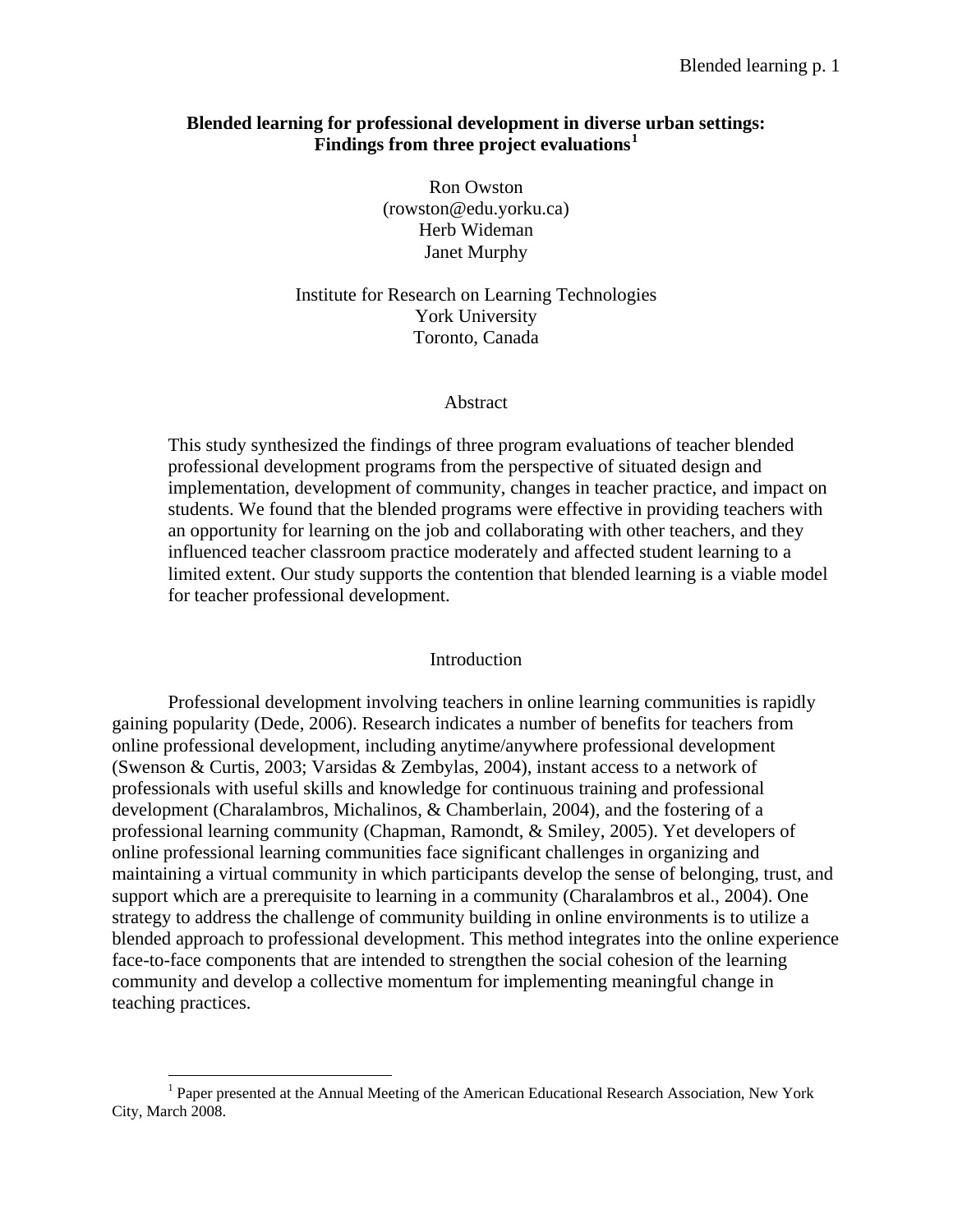In this paper, we synthesize the outcomes of evaluations of three different blended professional development programs with the view to understanding how blended learning programs can meet the primary requisites for the effective design of professional development programs as found in the extant literature. Our goal is to provide guidance to professional development designers and, more generally, to contribute to our knowledge of blended learning as a professional development approach.

# Literature review

### Blended learning

There are many interpretations of the meaning of blended learning, or hybrid learning as it is sometimes called, largely because the usage of the term is evolving (Graham, Allan, & Ure, 2005; Oliver & Trigwell, 2005; Whitelock & Jelfs, 2003). Driscoll (2003), in a survey of literature, found four different uses prevalent: the mixing of traditional face-to-face instruction with instruction technology; the mixing of different forms of technology such as CD ROMs with web-based technology; the mixing of pedagogical approaches such as constructivism with behaviorism irrespective of whether learning technology is used; and the mixing of instructional technology with specific tasks to be accomplished. Oliver & Trigwell (2005) even find the term blended learning problematic and call for a re-conceptualization of its meaning because 'blended' implies a differentiation between pedagogical approaches that may not exist, and because the term describes an instructional approach rather than learning *per se*. Nevertheless, the term is increasingly being used to designate a combination of face-to-face experiences in which learners are co-located with online experiences where learners are not at the same location.

Even though most now ascribe to this latter viewpoint (including the authors) there are still differences in understanding of the term. For example, the Sloan Consortium (Allen, Seaman & Garrett, 2007) sees blended learning as having no less than 20% nor more 79% of the content delivered online, whereas others are not concerned with the apportioning of instructional modes. Some emphasize that technology should not be simply "bolted on" to an existing face-to-face learning program, but that blended learning requires a redesign of the teaching and learning relationship (Bleed, 2001; Garrison & Kanuka, 2004; Richards, 2002). Related to this is the question of whether seat time should be reduced when integrating online technology into a redesigned traditional course (Garrison & Vaughan, 2007). And finally, there are differing perspectives offered on the rationale for blending a learning experience with technology: (1) improved teaching and learning; (2) increased flexibility in and access to learning; and (3) cost effectiveness (Graham, 2006). Typically, the motivation to design a blended learning experience does not rely on just one of these reasons, but more likely with two or all three of them.

With regard to improved teaching and learning, Garrison and Kanuka (2004) argue that the combination of face-to-face and online learning can result in a transformative learning experience because course participants can benefit from being connected to a learning community regardless of whether they are apart or together. They add that when the dynamic of fast-paced, spontaneous verbal communication characteristic of face-to-face learning is combined with the potential for thoughtful discussion and reflection online, the educational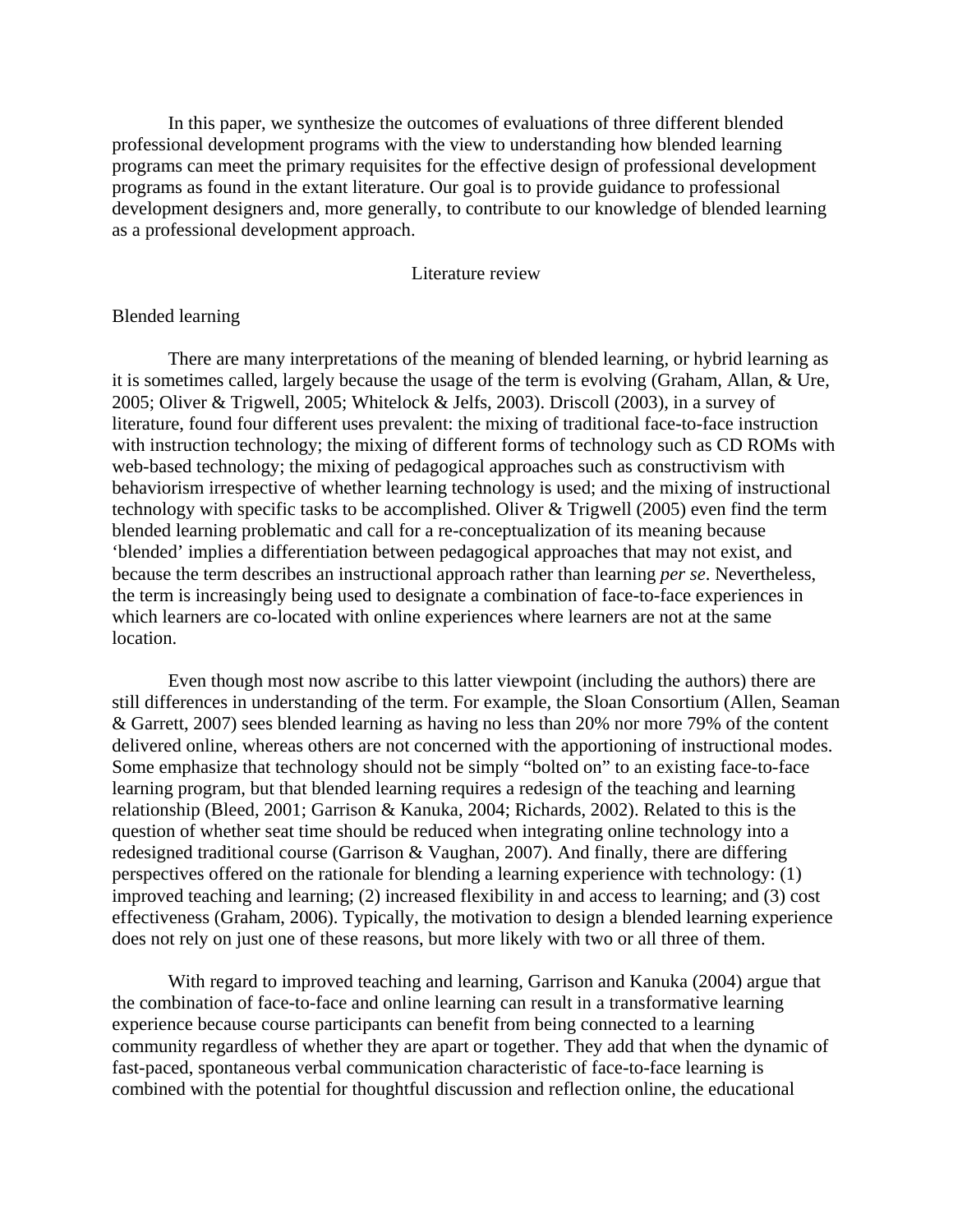possibilities are multiplied. Faculty appear to favor the approach and report that they interact more with their students (Dziuban, Hartman, & Moskal, 2004; Waddoups & Howell, 2002; Wingard, 2004) and get to know them better as individuals in blended courses than they would ordinarily in traditional lectures (Owston, Garrison, & Cook, 2006). Student satisfaction is reported to be higher in blended learning courses than in comparable face-to-face courses (Dziuban, Hartman, Juge, Moskal, & Sorg, 2006; Owston et al., 2006; Twigg, 2003) and withdrawal rates lower (Dziuban et al., 2006; Twigg, 2003). Students also tend to achieve higher in blended courses than traditional courses overall (Dziuban et al., 2006; Twigg, 2003), and both faculty and students report that the online component of blended learning encourages the development of critical thinking skills (Owston et al., 2006). Additionally blended learning facilitates student engagement in the online environment itself, in dialogue, as a group, and in course content (Ziegler, Paulus, & Woodside, 2006).

Increased flexibility in and access to learning, which together constitute the second rationale for blended learning, are perhaps the most commonly cited reasons for its use. By its very nature blended learning offers more flexibility to learners because some of the learning takes place at scheduled face-to-face times, while other parts of it may occur online at their convenience. This feature is especially attractive to mature learners who have to balance job and family responsibilities with their studying, and to those who do not want to sacrifice entirely the social interaction that comes with face-to-face learning. Blended learning models that have faceto-face components at the beginning and/or end of a course and an online experience in between also allow learners living at a distance to enroll in a program that they otherwise may not be able to.

The third rationale presented for blended learning, cost effectiveness, is more equivocal, and research findings depend on which cost factors researchers choose to include in their study. For instance, the Pew Charitable Trust Foundation sponsored Program in Course Redesign (Twigg, 2003) reported significant cost savings largely through a reduction in faculty and substitution of teaching assistants for faculty; however, the research did not take into account factors related to computing infrastructure. Hartman (2007) on the other hand reports that at the University of Central Florida saved \$7 million in construction costs and over \$277,000 in annual operating costs through implementation of blended courses, although he does caution that cost savings will not be realized if technology is just added onto existing courses without pedagogical change. Cost savings in corporate training environments where widely distributed employees would have to travel to a central location and remain for an extended period seem clearer. IBM, for example, saw as high as a 47 to 1 return on investment (costs of developing and deploying a training module) in a unique blended program for managers (Lewis & Orton, 2006).

#### Blended learning and teacher professional development

Moreover, there appears to be a strong rationale for blended learning based on the body of research about the design of effective teacher professional development programs. This research shows that professional development is most effective and can impact student achievement when it is long-term, collaborative, school-based, focused on the learning of all students, and linked to the curricula that teachers have to teach (Cohen & Hill, 2001; Garet, Porter, Desimone, Birman, & Yoon, 2001; Hiebert, Gallimore, & Stigler, 2002; Wenglinsky,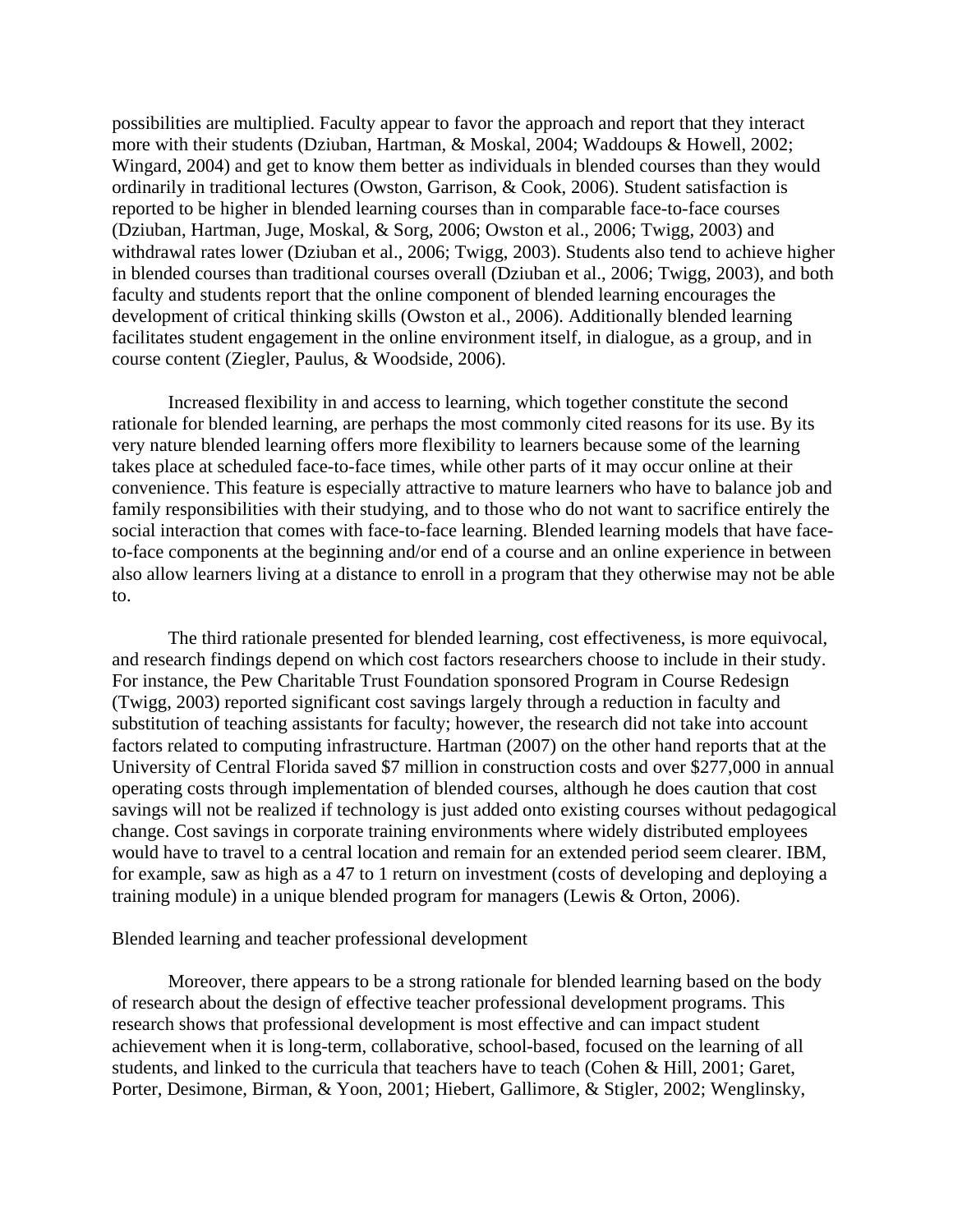2000). Blended learning lends itself well to incorporating these design principles. For example, blended learning programs can be designed to extend to a full school year or even longer because teachers do not need to be removed from classrooms for extended periods in order to participate. Face-to-face sessions can coincide with district professional development days or teachers can be replaced with substitutes for several days throughout school years to attend face-to-face sessions. Alternatively, if these arrangements are not possible, teachers can participate in face-to-face summer sessions. In any of these scenarios teachers can continue to participate in the program via online sessions. The possibility of arranging blended teacher learning programs that extend beyond a school year is particularly appealing because the longer a program functions, the more likely deep change will occur in teacher practice (Shields, Marsh, & Adelman, 1998; Weiss, Montgomery, Ridgway, & Bond, 1998).

Collaborative communities are a hallmark of high quality professional development, whether they meet face-to-face (Little, 2003; Louis & Marks, 1998; McLaughlin & Talbert, 2001) or online (Barab, Kling, & Gray, 2004; Koch & Fusco, in press; Schlager & Fusco, 2004). With blended learning, the collaborative possibilities are numerous. Teachers within the same school can collaborate in face-to-face sessions "hands-on" material development or review, for instance, and share online their thoughts and experiences in using them. The online discussions could be with their colleagues in the same school or beyond their school with other teachers engaging in the same activities. The blended model would also appear to support the "critical friends" approach to professional development that aims to increase student learning by creating school-based teacher communities whose members carry out practice centered collegial conversations (Curry, 2008; Dunne, Nave, & Lewis, 2000).

Blended learning allows for the possibility of professional development programs to be grounded in schools as in the examples given above and to provide opportunities for teachers to share and reflect on their practice. The notion of learning in one's own physical and social context is considered by many as critical for effective learning (Brown, Collins, & Duguid, 1989; Greeno, Collins, & Resnick, 1996; Lave & Wegner, 1991). Thus blended learning that incorporates school based components would appear to be consistent with this situated perspective on learning. Nevertheless, there are limitations if teacher learning is restricted to studying teaching practice within one's own school. Putnam and Borko (2000) argue that teachers need to study in multiple contexts, especially if the goal is for teachers to think in new ways because the pull of the school's existing environment and culture may be too strong to engender change. Traditionally, summer workshops held in locations other than their own school are used to introduce teachers to new instructional ideas. However, the online component of blended learning can provide teachers access to different contexts in which they can learn. For example, expert online facilitators or guests can challenge teachers' existing practices and introduce alternative perspectives. Similarly, if teachers from other schools and school systems are brought into the online conversations new ideas and suggestions can be introduced and discussed.

The requirement for professional development to focus on the needs of all students and the curriculum teachers are required to teach stems from research linking professional development curricula to improvements in student achievement (*e.g*., Cohen & Hill, 2001; Garet, Porter, Desimone, Birman, & Yoon, 2001). To be sure, fully face-to-face or fully online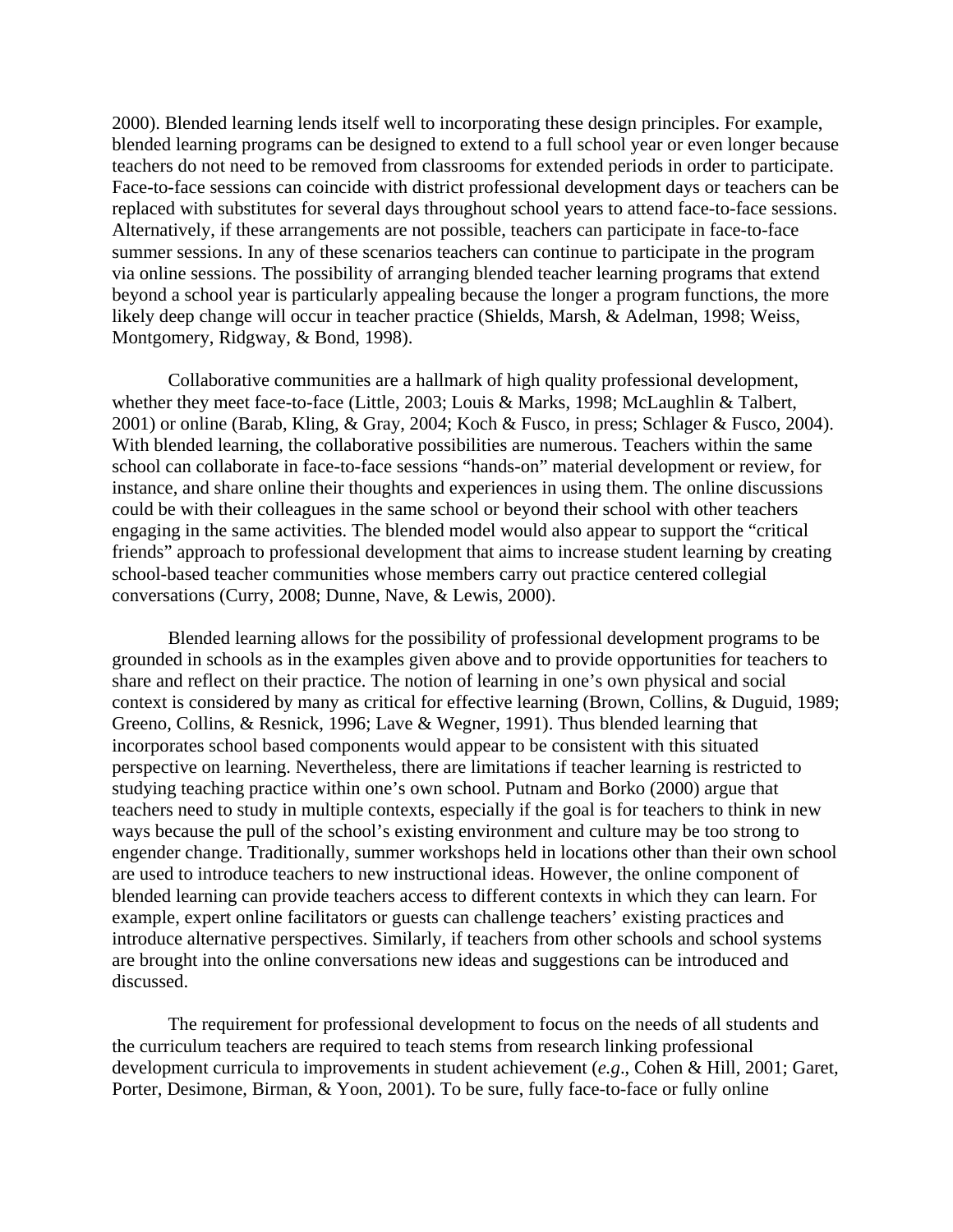professional development programs can be designed with this focus in mind. Blended learning can offer this possibility as well through careful design regarding which aspects will be dealt with online and which with face-to-face interactions. An added of advantage of blended learning appears to be that teachers are able to immediately tryout ideas in their classrooms that are proffered in the online community rather than waiting, thus providing the opportunity for "justin-time" professional development (Northrup & Rasmussen, 1999).

Although in theory the blended model appears to support teacher learning well, to date the empirical research on the application of blended learning to teacher professional development is limited. Holmes, Polhemus, and Jennings (2005) analyzed a blended in-service professional development program for K-6 teachers that focused on integrating technology into teachers' practices. The blended approach introduced teachers to affordable and efficient technologies, provided scaffolding for the development of a learning community, and facilitated the autonomy and independence of teachers. Vogt and her colleagues also examined blended learning as a means of helping teachers integrate technology into their classroom practice (Vogt, Almekinders, van den Akker, & Moonen, 2005). Their study suggested that blended programs can help teachers better understand and implement technology into their classrooms and, to a lesser extent, adapt exemplary materials for their own settings. In another study, Owston, Sinclair, and Wideman (2008) report that a blended learning program for middle school mathematics and science teachers positively influenced teacher attitudes and content knowledge on specific curricular topics and motivated many participants to transform their classroom practice. This in turn led to more positive student attitudes towards the subjects. Of interest in all three of these studies was that researchers reported difficulty in sustaining effective online communities citing reasons such as teachers lacking time for participation, lacking familiarity with the technology, and not being accustomed to collaborating with colleagues either locally or at a distance, and as well as issues related to moderating of the online discussions. Additionally, Henderson (2007) in two case studies of blended programs for secondary teachers reported that the moderator of the online communities has to step in to assist in sustaining the communities if teachers were not socially engaged.

The above studies examined teacher inservice blended programs designed with a specific professional development focus in mind. Some research is also available on formal university teacher education courses. This research shows that blended learning provides an effective model for meeting the needs and learning styles of busy teaching professionals because it allows for a more flexible study schedule than a lectures only course (Swenson & Curtis, 2003). Blended learning can help teachers within a university course structure to develop relevant skills through face-to-face sessions, while at the same time provide them with an opportunity to reflect online about their practice (Motteram, 2006). Related to this, blended learning can be designed around authentic online learning experiences to bring meaning and purpose to teachers' activities (Oliver, Herrington, & Reeves, 2006).

### Research questions

From this brief review of the literature on blended learning four issues emerge as central and deserving further investigation if we are to advance our understanding of blended teacher professional development. First, we need to know how blended learning programs can be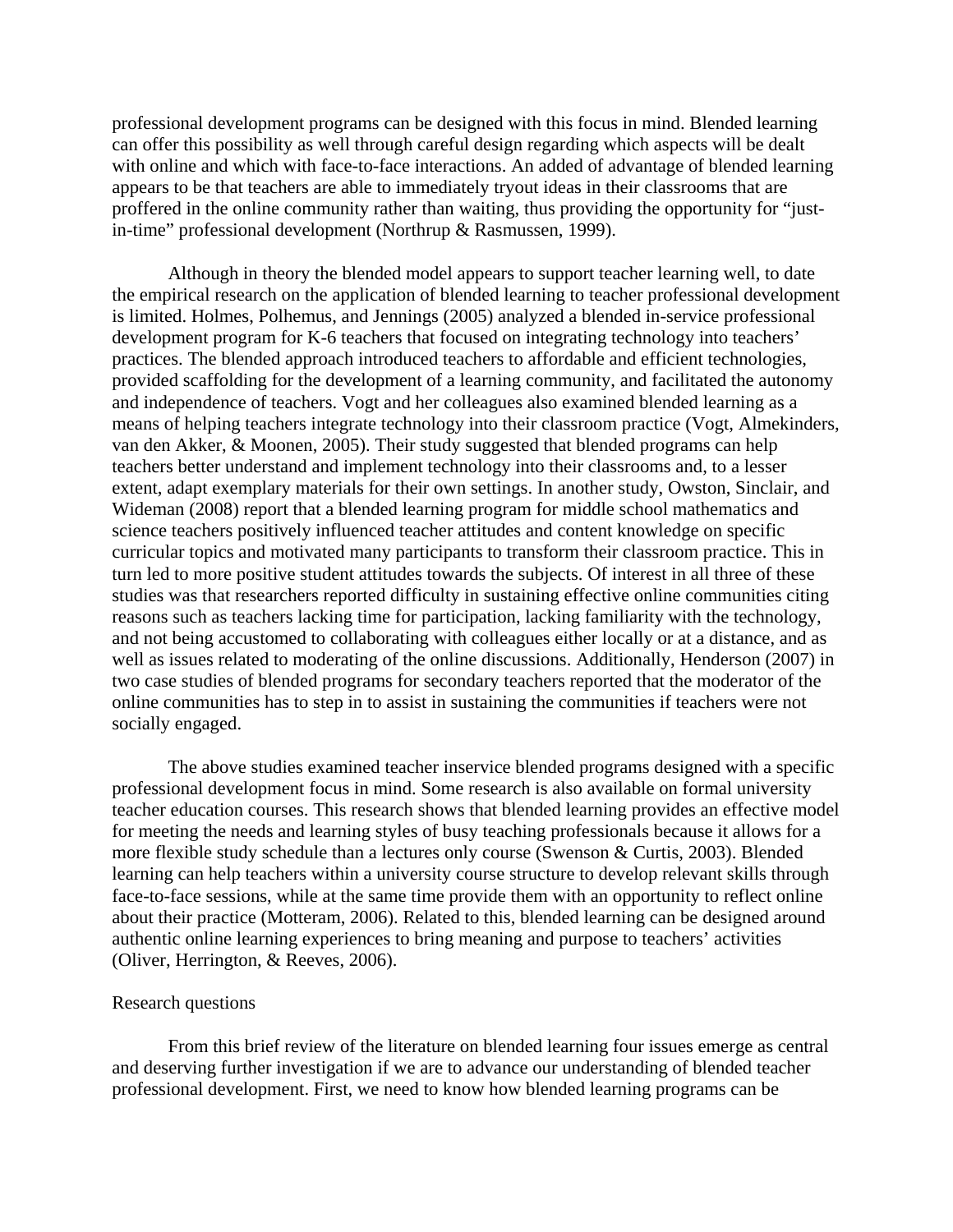designed and implemented so that they emphasize situated, on-the-job professional learning that focuses on the curriculum teachers have to teach. Second, we need to understand how teachers' sense of community and collaborative skills can be strengthened by integrating face-to-face and online experiences. Third, we need to gain a more detailed understanding of how blended programs can help teachers transform their classroom practice, and, fourth, how this transformation ultimately affects student learning. We sought answers to these four questions in the current study. We did this by synthesizing the evaluation reports of three separate blended learning programs for teachers. The two senior authors of this paper undertook the original program evaluations. The three programs are described next as part of the methodology.

### Methodology

# Three blended programs

All three of the teacher professional development programs took place at different times, had different teachers involved, and were set largely in the Greater Toronto Area, one of the most linguistically and culturally diverse urban centers in North America. The project names were: Advanced Broadband Enabled Learning (ABEL) Program (Wideman, Owston, Morbey, & Granger, 2004; Wideman, 2007), the Teacher eLearning (TeL) Project (Owston, 2004, 2005), and Learning Connections (LC) (Owston & Wideman, 2007). The projects focused on the improvement of mathematics and science teaching at the high school, middle school, and upper elementary levels respectively, particularly in schools with large enrolments of English language learners from diverse cultural backgrounds. ABEL had an additional focus on teaching English and the Arts, and LC also focused on literacy teaching skills. All projects shared the common goals of promoting continuous professional learning on the job through collaboration and sharing with colleagues. Additionally, they emphasized teachers' use of student-centered, inquiry-based approaches in their classrooms that involved all students. Both ABEL and LC continued to operate after our evaluations concluded, while TeL was designed as a two year project.

Although the three projects shared common goals, they differed in their design and implementation. ABEL used a blended learning model that combined online activity throughout the school year with face-to-face summer institutes. Teachers voluntarily joined ABEL because their school districts decided to join the project and they thought that the project would be of value to them. There was no structured program organized for teachers. The underlying philosophy of ABEL was to give teachers access to powerful digital tools and the means to collaborate electronically and then help teachers develop collaborative projects. To this end, ABEL provided teachers with a web portal, a set of online tools and resources, videoconferencing equipment, and the project leaders organized periodic events for participating schools that brought in via videoconference external experts who presented and interacted with students and teachers. The summer institutes brought participants together for five days where they shared their successes with their colleagues and listened to keynote speakers. Some institutes also involved students who shared their experiences from participating in collaborative projects the previous school year.

LC was modeled after ABEL in its design and implementation, but it had a very specific focus on improving the skills of literacy and numeracy lead teachers in Ontario elementary schools. Funded by the Ontario Ministry of Education, LC was a pilot project that was part of a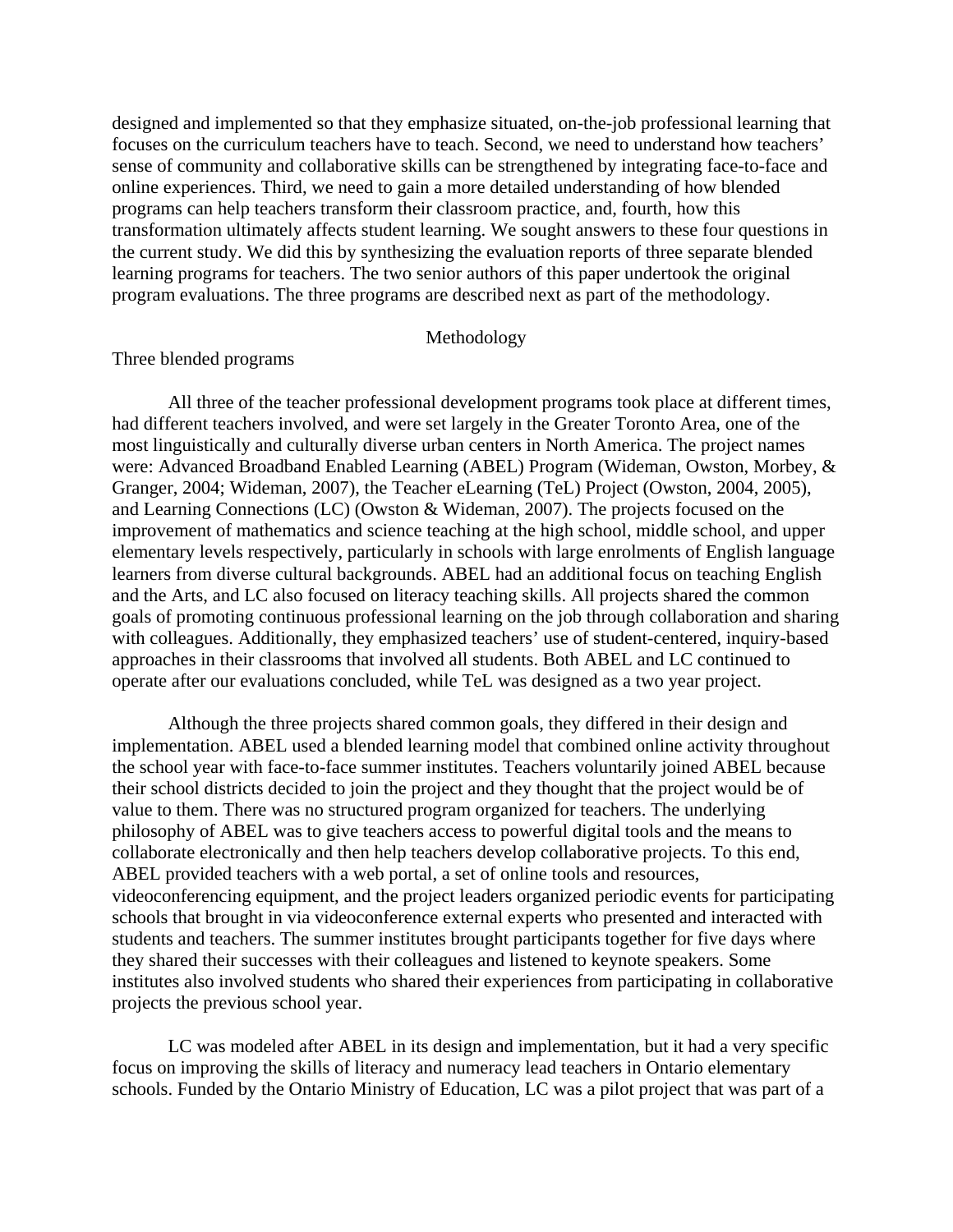strategy to help the province achieve its student literacy and numeracy goals. Schools were chosen by school district administrators and lead teachers in the schools were asked by their principals to participate. The project employed similar tools to ABEL's, however it had a more formal structure. Specialist teachers employed by the project organized and facilitated online projects to be tried out by teachers in their classrooms and reported on later online. They also facilitated online discussions and assisted the project leaders in organizing online guest speakers. LC summer institutes were similar to ABEL and, in fact, were combined after our evaluation concluded.

TeL, the most structured of the three programs, used an entirely different blended model. In the first school year the project began with a daylong face-to-face session followed by an eight week online session while teachers were in their classrooms carrying out their normal teaching responsibilities. This cycle was repeated three times during the first school year but only twice during the second year because the project leaders believed that the three cycles imposed too heavy a burden on teachers. Year one focused on teaching science and year two, which involved different teachers, focused on mathematics teaching. During the face-to-face sessions teachers typically spent the morning listening to a resource teacher introduce practical ideas for improving subject teaching, and during the afternoon they shared their classroom experiences in small discussion groups. The online sessions provided teachers with weekly readings and activities to try out in their classrooms. Teachers were also expected to participate in facilitated online discussions and to maintain an online reflective journal.

The project evaluations took place over three years for ABEL and LC and two years for TeL. The primary sources of evaluative data were semi-structured interviews with teacherparticipants, project leaders, and other stakeholders, focus groups conducted with the teacherparticipants, teacher and student surveys, transcripts of teachers' online discussions, in-class observations, and observations of the programs' professional development activities such as videoconferences and face-to-face sessions at summer institutes and workshops. We provided interim evaluation reports each year for each project and summative reports at the end of the evaluation phases.

#### Data analysis

The above evaluation reports were the primary data source for this study. We undertook a cross-case comparative analysis. The steps in this process are essentially the same as an intracase analysis: data reduction, data display, and conclusion drawing and verification (Berkowitz, 1997). Each of the three evaluation reports formed a "case" for the purposes of this analysis. Data reduction began by re-reading the reports in light of the three research questions related to (1) program design and implementation, (2) teacher collaboration, (3) change in teacher practices, and (4) impact on students. We coded report sections that dealt with these questions and then wrote notes that summarized these categories and relevant subcategories that emerged. For the data display phase we wrote higher level abstractions of the key categories and subcategories. The final phase involved drawing conclusion based on our abstractions. When we were doing this we revisited the original reports several times to verify our conclusions, and occasionally we went to the original evaluative data sources of the three cases if we needed to obtain further elaboration or clarification.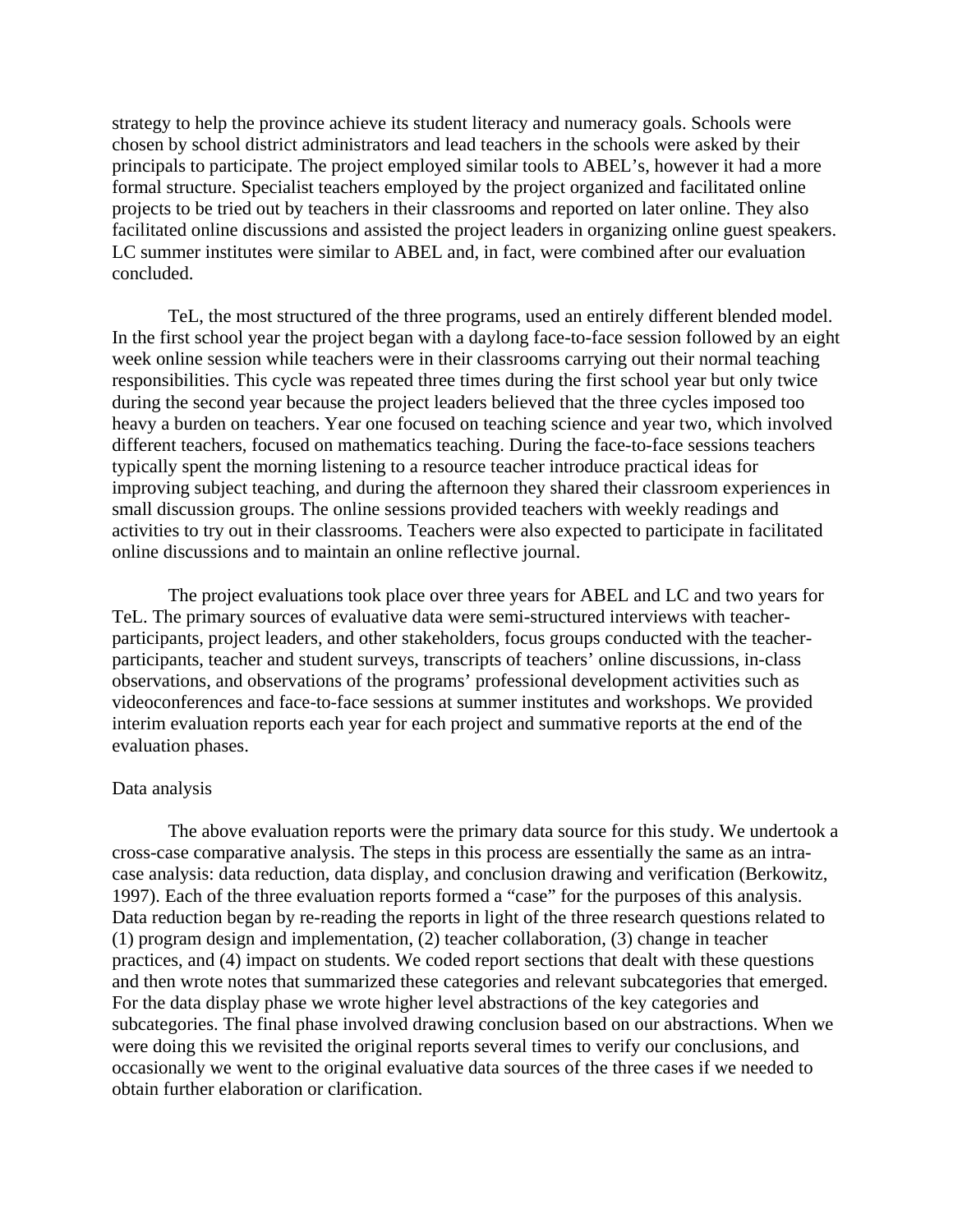## Findings

### Situated design and implementation

Our first research question deals with how blended learning programs can be designed and implemented so that they emphasize situated, on-the-job professional learning that focuses on the curriculum teachers have to teach. As pointed out earlier, research suggests that teachers need the opportunity to learn on the job and try out ideas in their classrooms that are directly related to the curriculum they have to teach (Borko, 2004). All three programs that we studied emphasized situated and relevant professional learning, but they varied in the extent to which they were directly relevant to teachers' needs. ABEL by the dint of its unstructured nature was the most relevant because teachers had the freedom to design their own collaborative activities related to the curriculum they were teaching. A consequence of this was that ABEL did not have a broad impact on all teachers registered in the program because only a minority of teachers actually completed projects; the rest started projects but did not complete them or else they just stood on the sidelines not creating any at all. Nevertheless, the teachers who chose to participate appeared to have benefited substantially from their involvement as illustrated by comments from two teachers:

Before I went into ABEL I was quite skeptical because my experience with using technology in the classroom has always been that the technology drives the curriculum. …But then…when I saw what Alice was doing with the math and what Marlene was doing with her history course I got excited because for the first time I [was] seeing that this is the way it should be—a curriculum should be the driving force and the technology should only be the support (Wideman et al., 2004, p. 23).

Within the ABEL project there is an expectation that you'll try something and if it fails, that's okay. And I don't see that in the provincial curriculum, the assessment of teachers and so on. They say go ahead and take risks, but don't you dare fail. But ABEL says go ahead and take the risk, to see how it works. If it works, great. If it doesn't, what have we learned from it? (Wideman et al., 2004, p. 24)

On the other hand both TeL and LC functioned more like typical inservice courses. LC had scheduled classroom based activities with deadlines for when they were expected to be completed. The deadlines were flexible and often had to be extended because teachers had not completed their projects on time. This design allowed teachers a measure of flexibility in carrying out the activities in their classes directly related to their curriculum as the deadlines were often a month or two later. TeL was the most structured with weekly assignments and readings directly related to provincial curriculum expectations teachers were required to teach. Teachers in TeL were not all teaching the same topics at the same time, therefore when asked to try out a particular mathematics or science activity almost all teachers had to alter their curriculum schedule to fit in the activity or else skip it entirely. As a result the program did not have the immediacy that the other two did.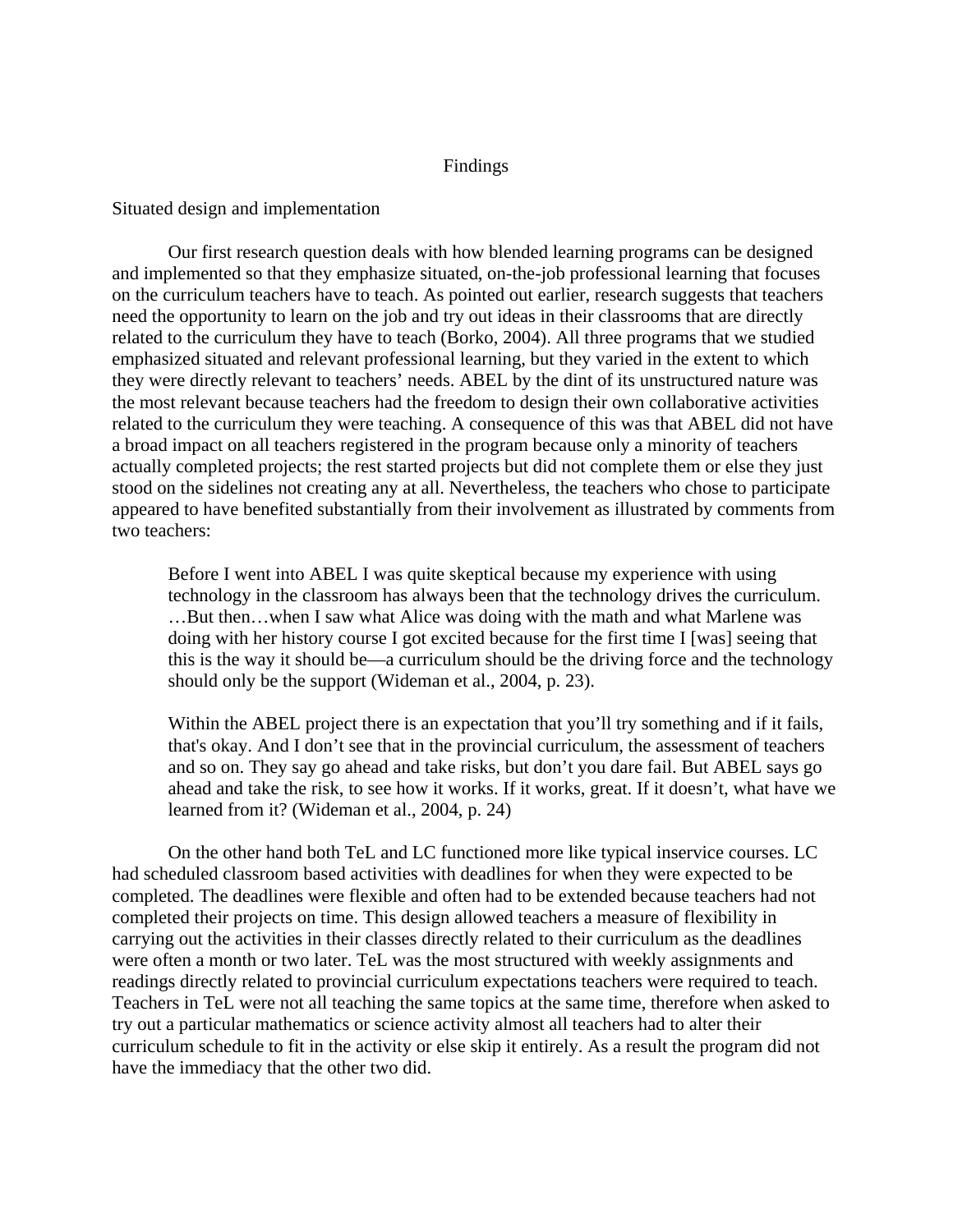The design of the face-to-face sessions of ABEL and LC were similar, as described earlier. They took the form of summer institutes that lasted several days and had a combination of keynote speakers, teacher sharing, and breakout sessions. In the case of LC time was also spent on hands-on sessions about how to use various technologies since, as a group, these teachers were less skilled in this area. TeL was slightly different in organization because the face-to-face sessions were compressed into one day. TeL differed as well because one day was focused entirely on teacher sharing of culminating classroom projects. While teachers generally appreciated keynote speakers in all three programs, what we repeatedly heard was that they wanted more time devoted to just sharing and discussion of each other's ideas, activities, successes, and disappointments. Even though program designers were aware of this, there was still a strong urge to organize a formal program for participants that left a relatively small amount of time for teacher sharing and discussion.

A remaining issue that emerged about design and implementation was the length of time between the online and face-to-face sessions. Teachers in ABEL and LC had to wait an entire school year before they could meet, whereas TeL teachers met approximately every eight weeks. Our research found that there was a distinct advantage for community building by meeting more regularly like TeL teachers did. Both ABEL and LC had introductory summer institutes when the program began and in neither did a sense of community emerge until the conclusion of their second summer institute. This was the case even though within a year teachers in all three programs met for about the same number of days in total. Clearly there are increased costs with the TeL model, but given a choice it is preferable for the face-to-face sessions to be held more often, especially if one is concerned with accelerating the pace of school reform through teacher professional development.

#### Development of community

As the literature suggests the blended environment has the potential of producing a stronger learning community than either fully face-to-face or fully online learning environments (Garrison & Kanuka, 2004). Generally, program developers have a well-developed sense of how to structure face-to-face sessions to ensure a strong community, but for most developers online environments are generally unfamiliar and very challenging territory in which to work. To make matters more complex, there is the difficulty of developing a program so that the face-to-face and online components blend seamlessly. A high rate of teacher participation online over an extended period is one indicator of the strength of a learning community. Of the three programs we studied, TeL had the strongest online participation, LC the weakest, and ABEL was somewhat in between although the project did not focus on online community building per se. Even though TeL had much higher participation rates than the other two programs its rate was not particularly high. For example, in the first half of the science course, which was offered in the second year of the project, 76% of participants posted two or more reflective pieces online, while in the second half of the course the rate dropped to 57%. Participation rates were considerably lower in the first year mathematics course.

Three reasons were cited in the TeL evaluation report as to why participation was relatively low: lack of time, low relevance of the discussion topics, and weak facilitator skills. The reasons were largely the same for the other two programs as well, so we will illustrate them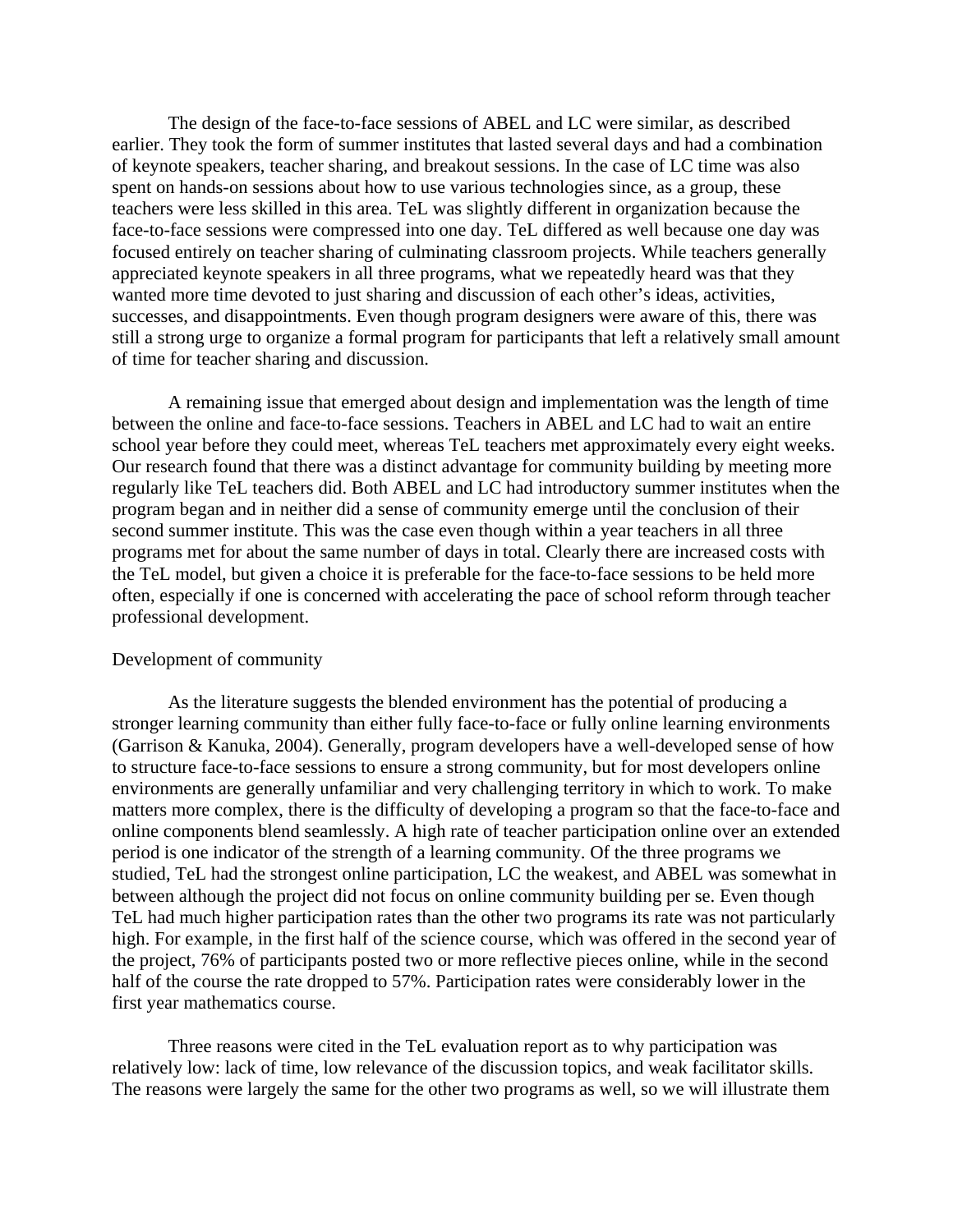with TeL. TeL participants were divided up into groups of 12 to 15 teachers with each group being led by an experienced curriculum resource person from a school district. Teachers were expected to post reflections on assigned readings or weekly activities that they tried out in their classrooms. First of all, teachers reported that they did not have enough time to make regular postings despite being provided with a (generous) half day of teaching release time each week for this and other project activities. We concluded that time was essentially a proxy for the second reason—lack of relevance of the readings or activities to their everyday classroom teaching. This became evident when teachers stated at the end of the project that they should have been grouped by grade level, instead of by more or less random assignment, because they would have more in common with their colleagues. It appeared that teachers were simply not motivated to discuss issues online when they were not directly related to their immediate needs. In the TeL report we concluded that:

Teachers best enjoyed the assignments that permitted them to implement new ideas in their classrooms as opposed to just reading and writing a response; the practical value of the former was viewed as an opportunity to implement change and also to work on something relevant, grade specific, and pertinent to the lived classroom experience. (Owston, 2005, p. 37)

The third reason for low participation related to the group facilitators. Their role was to stimulate group discussion, ask probing questions, correct any misunderstandings, and overall to keep their group functioning smoothly. During the first year of the project the facilitators did not have any particular facility in performing these tasks, nor were they provided with any training. As a result some facilitators did not react to teachers' postings at all, while a few did make an attempt to comment on each teacher's posting. This was discouraging as one teacher in TeL said:

The one thing I found about [the online discussions] was that I get all these ideas and I do some writing and stuff and then press the button and it goes. Mentally it goes out there somewhere. I don't know does anyone see it? No response: does anyone care? (Owston, 2004, p. 41)

Teachers reacted to the overall weak facilitation skills by participating less frequently or by dropping out completely from the online component. At the end of the first year our evaluation report recommended ongoing training of the facilitators in the second year which did occur. Project leaders credited the higher teacher participation rate in the second year directly to the improved facilitation.

Despite the relatively low participation in the online discussion groups, teachers in all three projects regarded the blended experience as very worthwhile. However they felt that the face-to-face experience was the "glue" that held them together as a community, and many thought that they would not have continued in a fully online environment were it not for the faceto-face sessions. A strong majority of participants in all three programs reported that being given opportunities to share experiences and innovative ideas in face-to-face sessions assisted not only in strengthening their professional connections with colleagues, but also to addressed the feeling of isolation of being the only teacher in a particular grade or subject at a school. The findings also indicated that the facilitators in the face-to-face sessions were able to assist the participants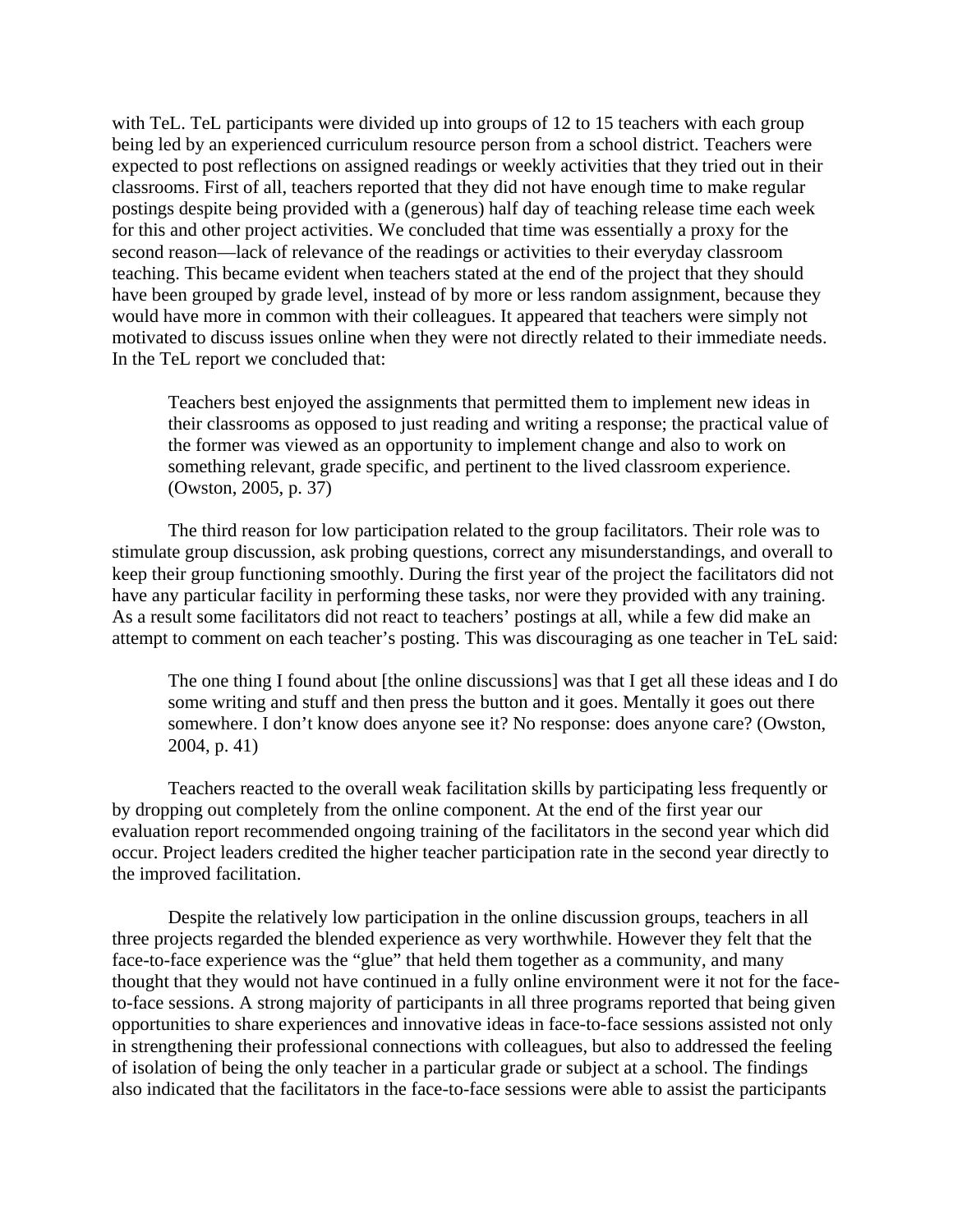to develop their expertise in new teaching methodologies and to integrate technology into their teaching practice. They encouraged the participants to take risks and analyze the mistakes made in classroom settings with their students. Such engagement with facilitators, together with practice boosted teachers' confidence and professional growth in innovative pedagogical practice.

## Change in teacher practice

Both ABEL and TeL appeared to have the most significant widespread impact on teacher classroom practice, while the impact of LC appeared to be much more focused on a few skill areas. For example in one of the most recent surveys of ABEL teachers, a majority reported making shifts in their teaching practices as a consequence of the program. About 70% indicated that they put greater emphasis on engaging student interest and provide more opportunities for students to take the initiative in their learning, and over 50% said they had students undertaking more collaborative work, were eliciting students' opinions and ideas more frequently, were giving students more opportunities to figure things out for themselves, and were providing more opportunities for students to present and communicate their knowledge and understandings. The use of inquiry-driven discussions and the provision of out-of-school audiences for student projects was said to have increased by about half of those surveyed. Nearly all teachers reported actively seeking out new ways of teaching their course topics, and rethinking their ideas about teaching and learning as a consequence of their exposure to ABEL and participation in ABELaugmented projects. One teacher summarized her experience as:

The satisfaction lies in discovering a new way of teaching that I hadn't ever thought about before. And it has been overall completely and totally beneficial to myself and the students. So I am going to be continuing [to participate in ABEL]. (Wideman, 2007, p. 26)

These data, together with data from interviews we conducted, strongly suggest that teachers who made use of ABEL resources and technologies made significant shifts towards more constructivist and student-centred teaching practices, although in this evaluation we did not confirm the teacher reports with classroom observation.

In the second year of TeL almost all teachers whom we surveyed were either "satisfied" or "very satisfied" with the professional learning experience the project afforded, regardless of whether they had strong science and technology backgrounds or not. Experienced science and technology teachers found the material in the course to be a helpful refresher for techniques previously learned but not necessarily implemented, and less experienced teachers valued the subject matter knowledge learned and the insights and ideas gained for effective teaching of science and technology. Teachers reported increased confidence in experimenting with different approaches to teaching science and technology that featured hands-on exploratory learning, higher level questioning, use of new kinds of teaching materials, open-ended scientific exploration, giving students greater autonomy for designing their own projects, and grouping students in mixed ability teams. One teacher said:

I'm not as important to their [the students'] learning as I thought I was! I can actually let them "go" and they will learn certain things. I've got to create the environment, I've got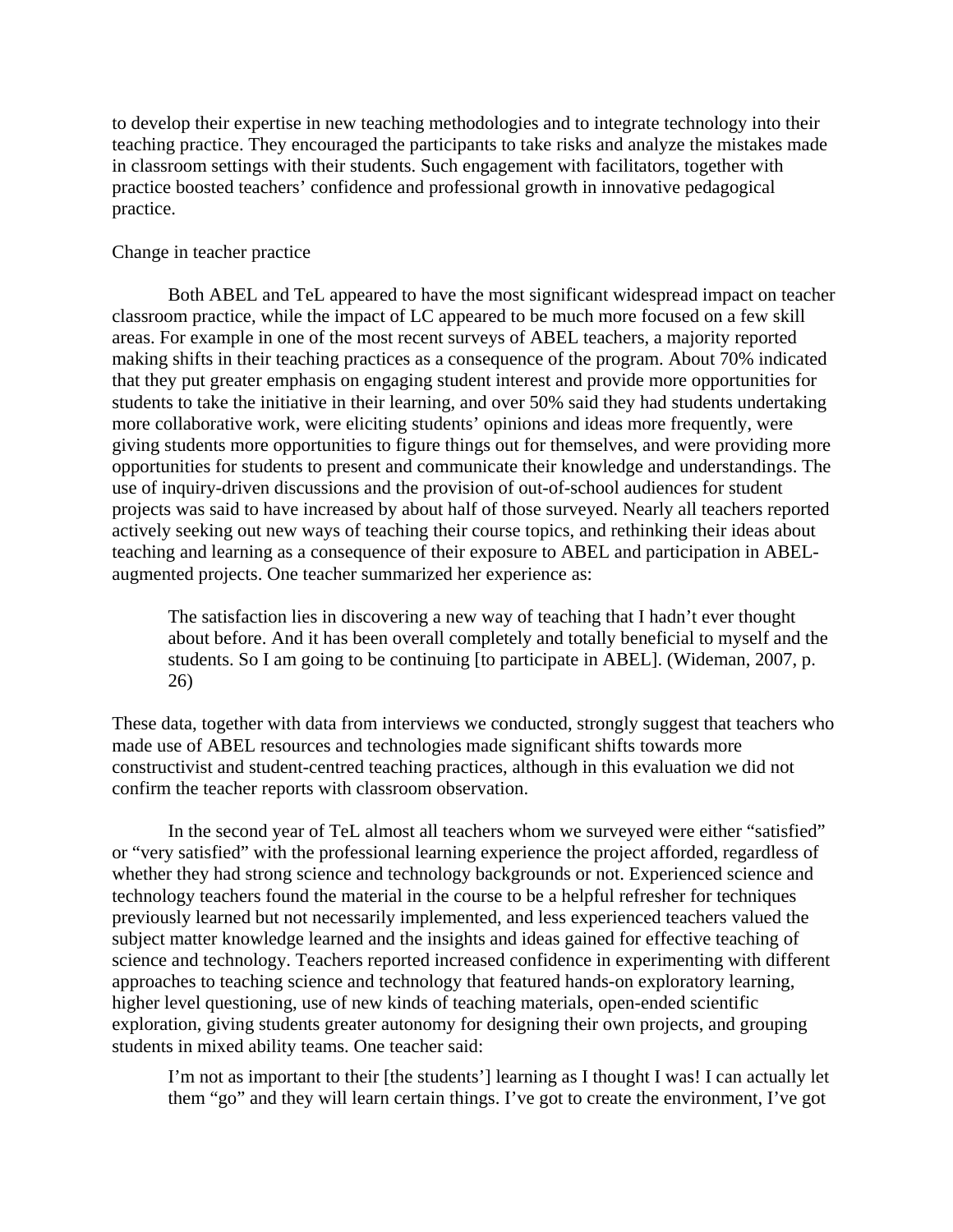to be there to do the controlling of it, but I can let them learn a lot on their own. (Owston, 2005. p. 25)

Added to this, teachers said they gained confidence to deal effectively with the unpredicted as it arose in their classes and to venture into topics where they might not know all of the answers to questions students might ask. Although teacher reports were positive, we did not obtain convincing evidence on how much teacher practice actually changed based on a sample of classrooms in which we observed. We saw evidence of some excellent inquiry learning occurring in a few classrooms, some very "traditional" teaching, and teachers struggling to implement inquiry-based approaches, but by no means was inquiry learning widespread.

For LC we found differences in minor, yet meaningful, aspects of teacher practice over the two years of the project which were consistent with the project's intent. In a post project survey for example, mathematics teachers reported that they were more in agreement with using mathematics problems that can be solved in a variety of different ways than they were at the beginning of the project, which suggested that they valued mathematical processes more than before (as opposed to students just getting correct answers). As for literacy practices, the survey indicated that teachers were using phonics instruction less often and using more often interviews/conferencing and benchmark books for assessment purposes, findings which were consistent with the project's intent. Our classroom observations found evidence of increased skill in a few specific literacy areas such as making accommodations for diverse students and incorporating gender-sensitive practices into their classes; in numeracy classrooms we observed improvements in the use of open-ended tasks with students and more emphasis on student discovery.

#### Impact on students

ABEL and TeL appeared to have greater impact on students than LC which one would expect given that those two programs affected classroom practice the most. Important to note, however, is that the metrics for assessing impact were different. Conclusions about ABEL were based on teacher interviews and surveys; TeL conclusions relied on teacher and student surveys and classroom observations; and LC conclusions came from teacher surveys and interviews as well as student province-wide assessment test results.

ABEL teachers stated that their students were more engaged and on-task than usual when resources and tools made available through the project were being used for teaching and learning. The teachers whom we interviewed used words such as "excited" and "stimulated" to describe their students' response to the use of the ABEL tools and resources. Improvements in general literacy skills was one type of student outcome mentioned by a several of the teachers interviewed; also some teachers reported that English language learners who participated extensively in online discussion forums with other students improved their reading and writing skills. The capacity to communicate appropriately in new contexts with others from culturally distinct groups was another literacy skill seen to be developing in one cross-school project. It was widely acknowledged that digital literacies were also being developed as students learned to apply different tools and resources to their learning needs, participate in the larger digital world,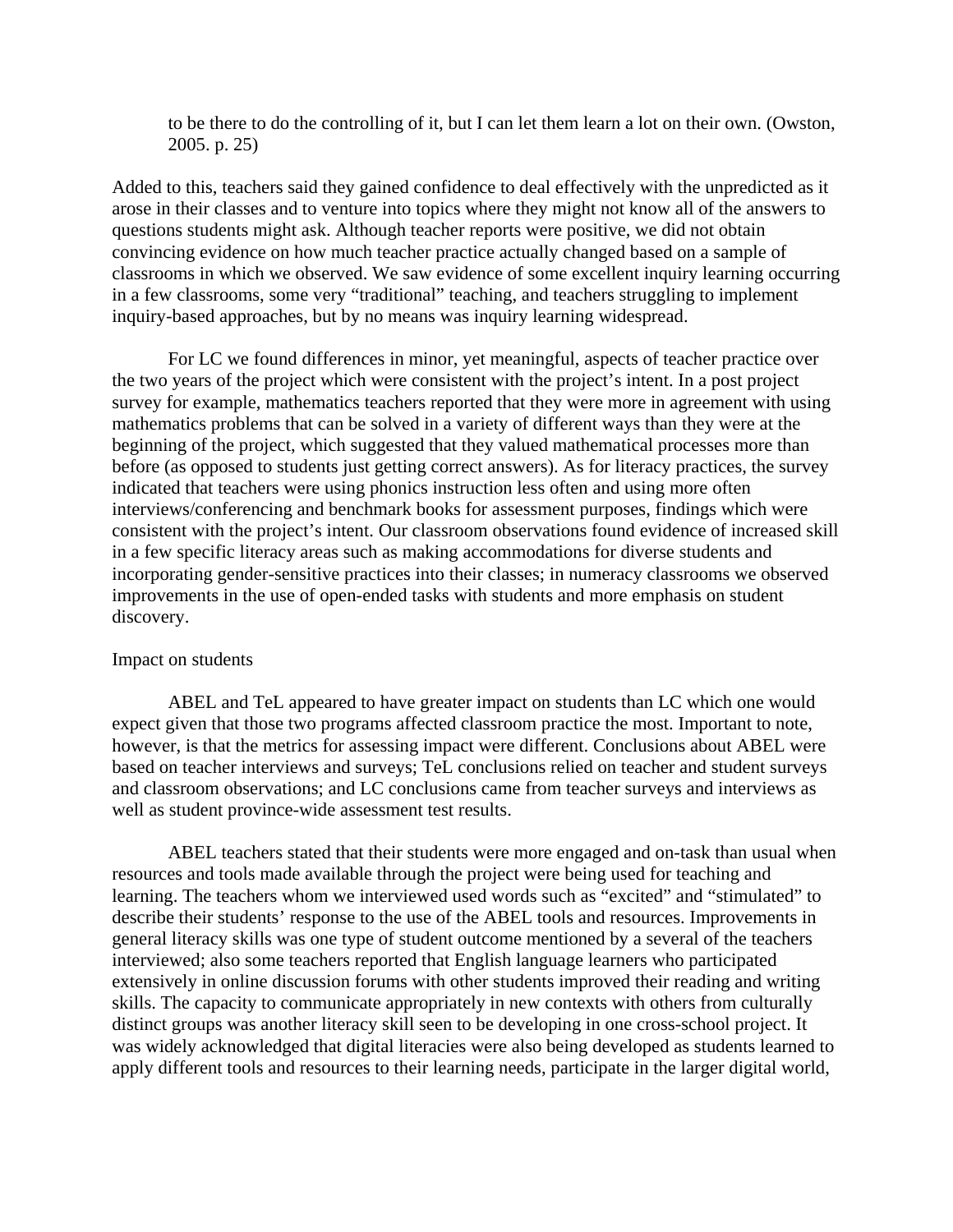and assume appropriate voices for engaging in educational discussion in blogs, forums, and when using email. A high school teacher reported that:

[Students] are learning about the etiquette of how to communicate with people [they've] never met before. And that there is a very professional attitude that has to be, a mature attitude that has to be taken up by them. Which is forcing them to go beyond their MSN Messenger and Facebook, and that kind of dialog. So that they are becoming dual technology users in my mind. Like, there is that one very casual sort of dialog that they have in one realm of their technology world. And then they have the academic technology world. And I am trying to teach them that you can't say this and you can't say that. (Wideman, 2007, p. 30)

On the survey of TeL students, they indicated that on the whole they viewed science and technology as more important than they did at the beginning of the project and that their confidence in their ability to succeed in the subject increased. According to teachers, students started to enjoy science and technology more than they had previously; they were more engaged in and motivated to learn by the inquiry-based approaches that teachers had began to try; students took more ownership in their work; and better teamwork skills had begun to develop. This view was supported by one teacher who said:

I have witnessed or noticed that students are more engaged, they are more motivated. They seem to be really into the science, and some of them have chosen science as their favourite subject now whereas it wasn't before. (Owston, 2005, p. 25)

As for mathematics, teachers reported that students enjoyed the mathematics activities they introduced from the course and that students found them very engaging. They both saw signs of improvements in students' self esteem, attitudes, motivation, and better on-task behaviour as a result of TeL activities. We noted improvements in engagement, interaction, and higher level discussions in about half of the classrooms in which we observed. On the other hand, by the end of the program, significantly more students reported on a survey at the program's end that they appeared to value mathematics less, felt it is of less importance to their lives, and found mathematics more boring than at the beginning of the TeL program. We could not discern whether these differences in student attitudes between science and technology and mathematics were a function of the subjects themselves or whether it was a program effect.

As a whole students in LC tended to improve their performance on provincial reading and writing assessment tests between the project beginning and end; however for most schools mathematics scores decreased. The extent to which these changes can be attributed to the project was unclear as LC was only one of several professional development initiatives in which teachers from those schools participated. We concluded that because there few significant changes in teacher practice, the program had minimal impact on students.

### Discussion and Conclusions

Our study examined the findings of three evaluations of blended professional development programs from the perspective of situated design and implementation, development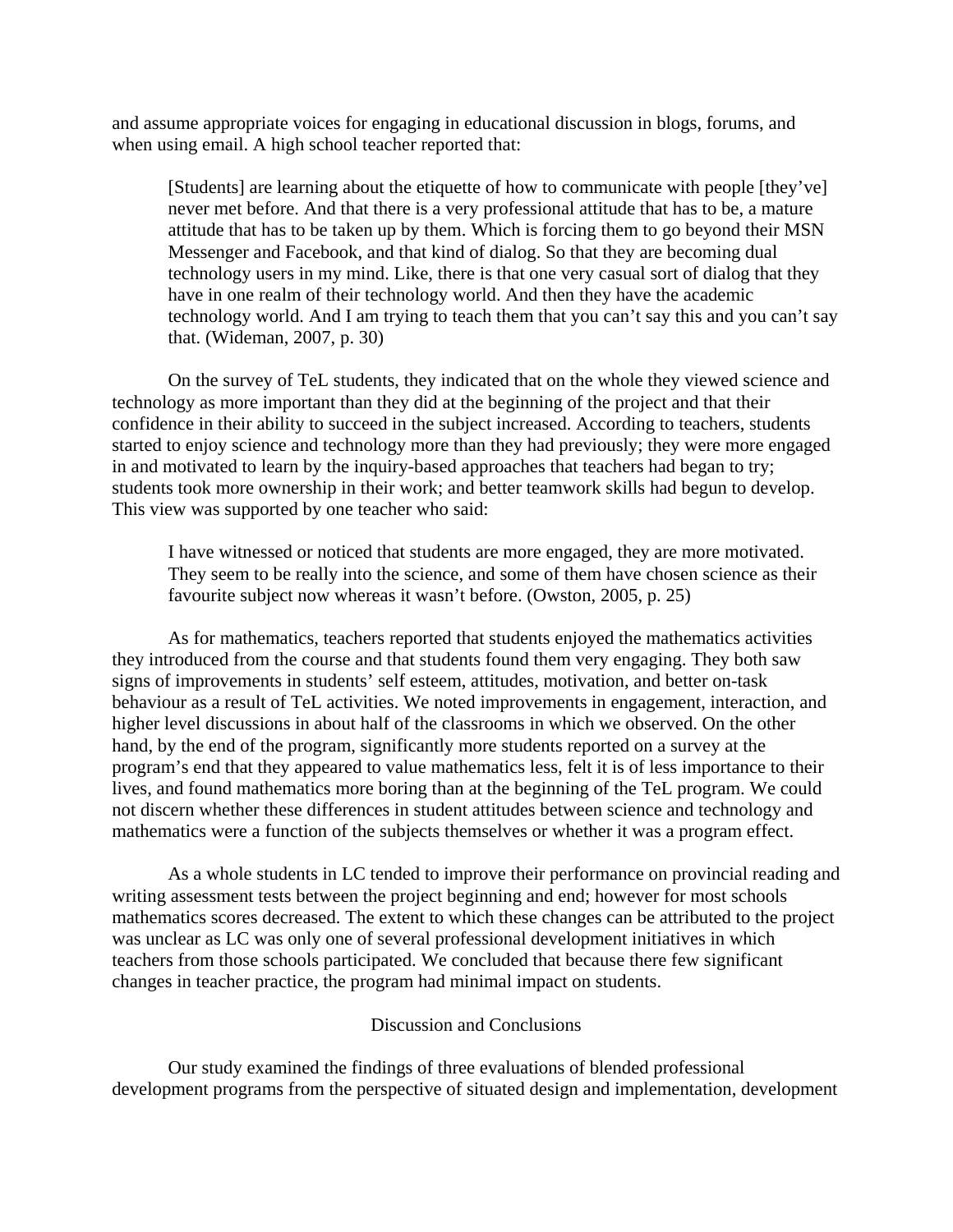of community, changes in teacher practice, and impact on students. The literature suggests that all four of these factors need to be better understood vis-à-vis blended professional development if we are to advance our understanding of the field. With regard to the situatedness, research suggests that teachers need the opportunity to learn on the job and try out ideas in their classrooms, as well as in other contexts, that are directly related to the curriculum they have to teach (Borko, 2004). All three programs that we studied provided that opportunity for teachers, but they varied in terms of how successfully they were able to accomplish it. There appeared to be a relationship between program structure, in terms of content and online expectations, and relevance. The more structure that a program imposed, the less flexibility it provided teachers to experiment with activities in the classroom at a time when they were planning on teaching them. ABEL, for example, allowed teachers to use the project resources whenever they wanted, whereas TeL had a fairly rigid timetable for teachers to complete specified activities. At the same time flexibility seemed to be directly related to online participation. In other words, a highly flexible program like ABEL saw weak online participation and the most structured program, TeL, saw relatively strong participation. Therefore, developers of blended programs need to be aware of these trade-offs when designing the overall structure of a program.

In the three programs a sense of community developed among participants. We would not characterize any of the programs as a "community of practice" as the term was articulated by Wenger (1998) *i.e.*, as "a collection of individuals sharing mutually defined practices, beliefs, and understandings over an extended time frame in the pursuit of a shared enterprise." Rather they functioned as a community of teachers striving to improve their professional practice. On the whole teachers did not engage in online discussion very extensively, a problem documented by other researchers of online communities (Charalambros et al., 2004). Therefore, the face-toface component of the blended experience became critical for continuity and for strengthening the sense of community. This finding is consistent with the work of Rovai and Jordoan (2004) who found that teachers in a blended learning graduate course experienced a greater sense of community than those in either traditional or fully online versions of the course. Furthermore, we found that a shorter period of time between face-to-face sessions resulted in a stronger community, so the blended model that had face-to-face sessions interspersed throughout the school year is more effective than the same number of days concentrated into a summer institute or similar intense session.

All programs had as a major goal to change teacher practice from a traditional pedagogical orientation to an inquiry-based, student centered approach. We found evidence that all three had some impact on teacher practice in directions intended by the program developers, especially ABEL and TeL. The degree of impact seemed to be related to how closely the programs met teachers' immediate needs: the move relevant the programs were to teachers' everyday work, the more likely they were to change their practice. This change, in turn, was directly related to the degree of impact on student work.

In conclusion, our study supports the contention that blended learning is a viable model for teacher professional development. The approach allows teacher learning to be situated in classrooms where teachers learn best, it provides access to on an online community where collegial sharing and discussion can occur, and it offers face-to-face sessions that can strengthen community building. Moreover, blended learning can have a positive impact on teacher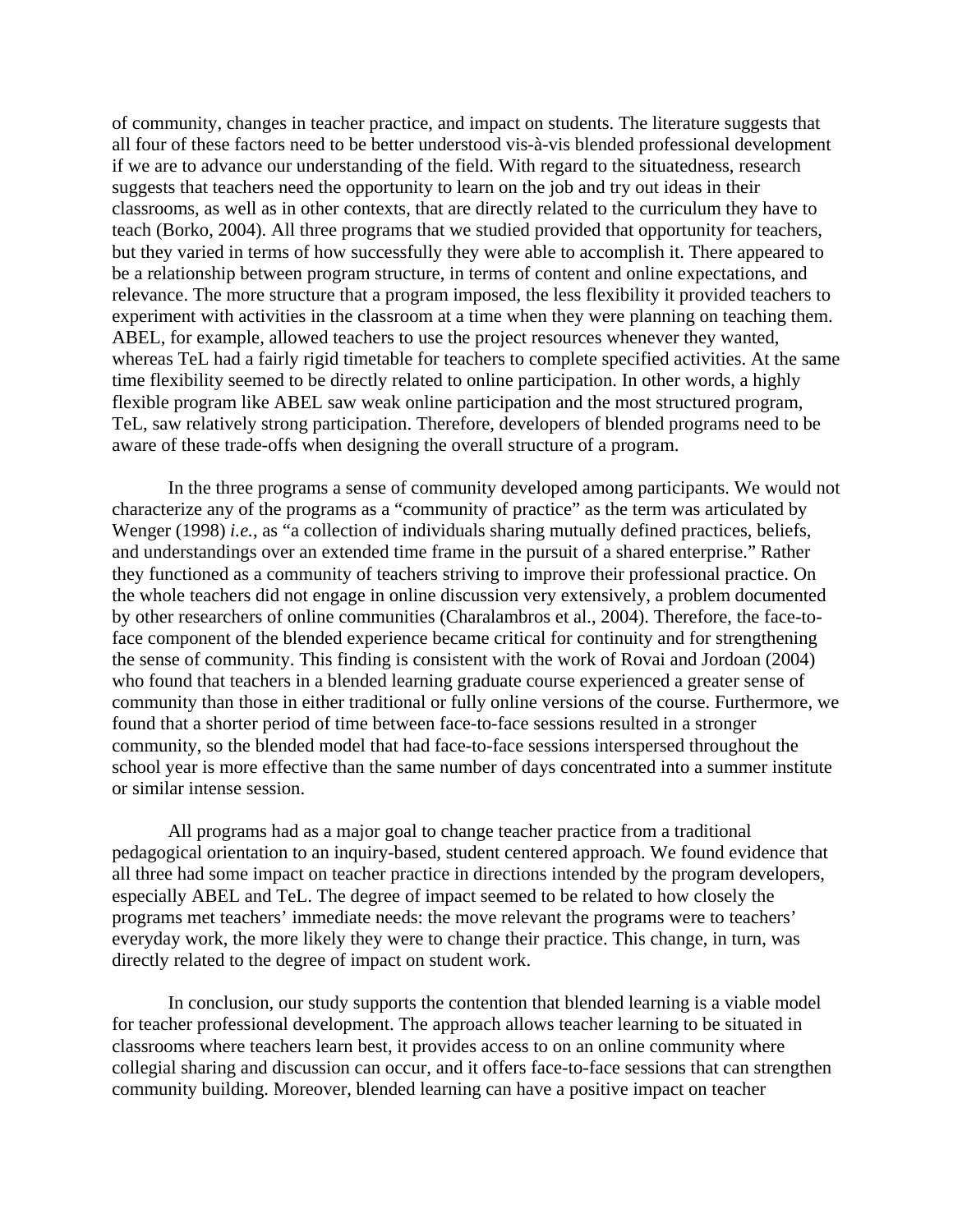classroom practice, and consequently, there is some evidence that student attitudes toward learning and achievement can be enhanced as well.

### References

- Allen, I. E., Seaman, J., & Garrett, R. (2007). Blending in: The extent and promise of blended education in the United States. Needham, MA: The Sloan Consortium. Retrieved February 29, 2008, from http://www.sloan-c.org/publications/survey/pdf/Blending\_In.pdf
- Barab, S. A., Kling, R., & Gray, J. (2004). (Eds.). *Designing for virtual communities in the service of learning*. Cambridge, MA: Cambridge University Press.
- Berkowitz, S. (1997). Analyzing qualitative data. In J. Frechtling & L. Sharp (Eds.), *User friendly handbook for mixed method evaluations* (pp. 4-1–4-20) Arlington, VA: National Science Foundation. Retreived July 3, 2007, from http://www.ehr.nsf.gov/EHR/REC/pubs/NSF97-153/pdf/mm\_eval.pdf.
- Bleed, R. (2001). A hybrid campus for a new millennium. *Educause Review, 36*(1), 16-24.
- Bonk, C. J., & Graham, C. R. (Eds.). (2006). *The handbook of blended learning: Global perspectives, local designs*. San Francisco: Pfeiffer.
- Brown, J. S., Collins, A., & Duguid, P. (1989). Situated cognition and the culture of learning. *Educational Researcher, 18*(1), 32-41.
- Chapman, C., Ramondt, L., & Smiley, G. (2005). Strong community, deep learning: Exploring the link. *Innovations in Education and Teaching International, 42*(3), 217-230.
- Charalambos, V., Michalinos, Z., & Chamberlain, R. (2004). The design of online learning communities: Critical issues. *Educational Media International, 41*(2), 135-143.
- Cohen, D., & Hill, H. (2001). *Learning policy: When state education reform works.* New Haven, CT: Yale University Press.
- Curry, M. (2008). Critical friends groups: The possibilities and limitations embedded in teacher professional communities aimed at instructional improvement and school reform. *Teachers College Record,110*(4). Retrieved March 1, 2008, from http://www.tcrecord.org/content.asp?contentid=14625
- Darling-Hammond, L., & Ball, D. L. (1998). *Teaching for high standards: What policymakers need to know and be able to do.* Philadelphia, PA: Consortium for Policy Research in Education, University of Pennsylvania. ERIC Document Reproduction Service No. ED426491.
- Dede, C. (Ed.). (2006). *Online professional development for teachers: Emerging models and methods.* Cambridge, MA: Harvard Education Press.
- Driscoll, M. (2002, March). Blended learning: Let's get beyond the hype. *e-Learning*, p. 54.
- Dunne, F., Nave, B., & Lewis, A. (2000). Critical friends: Teachers helping to improve student learning. *Phi Delta Kappa International Research Bulletin, 28*, 9–12.
- Dziuban, C., Hartman, J., Juge, F., Moskal, P., & Sorg, S. (2006). Blended learning enters the mainstream. In C. J. Bonk & C. R. Graham (Eds.), *The handbook of blended learning: Global perspectives, local designs* (pp. 195-206). San Francisco: Pfeiffer.
- Dziuban, C., Hartman, J., & Moskal, P. (2004). *Blended learning.* EDUCAUSE Center for Applied Research Research Bulletin. Retrieved February 29, 2008, from http://www.educause.edu/ir/library/pdf/ERB0407.pdf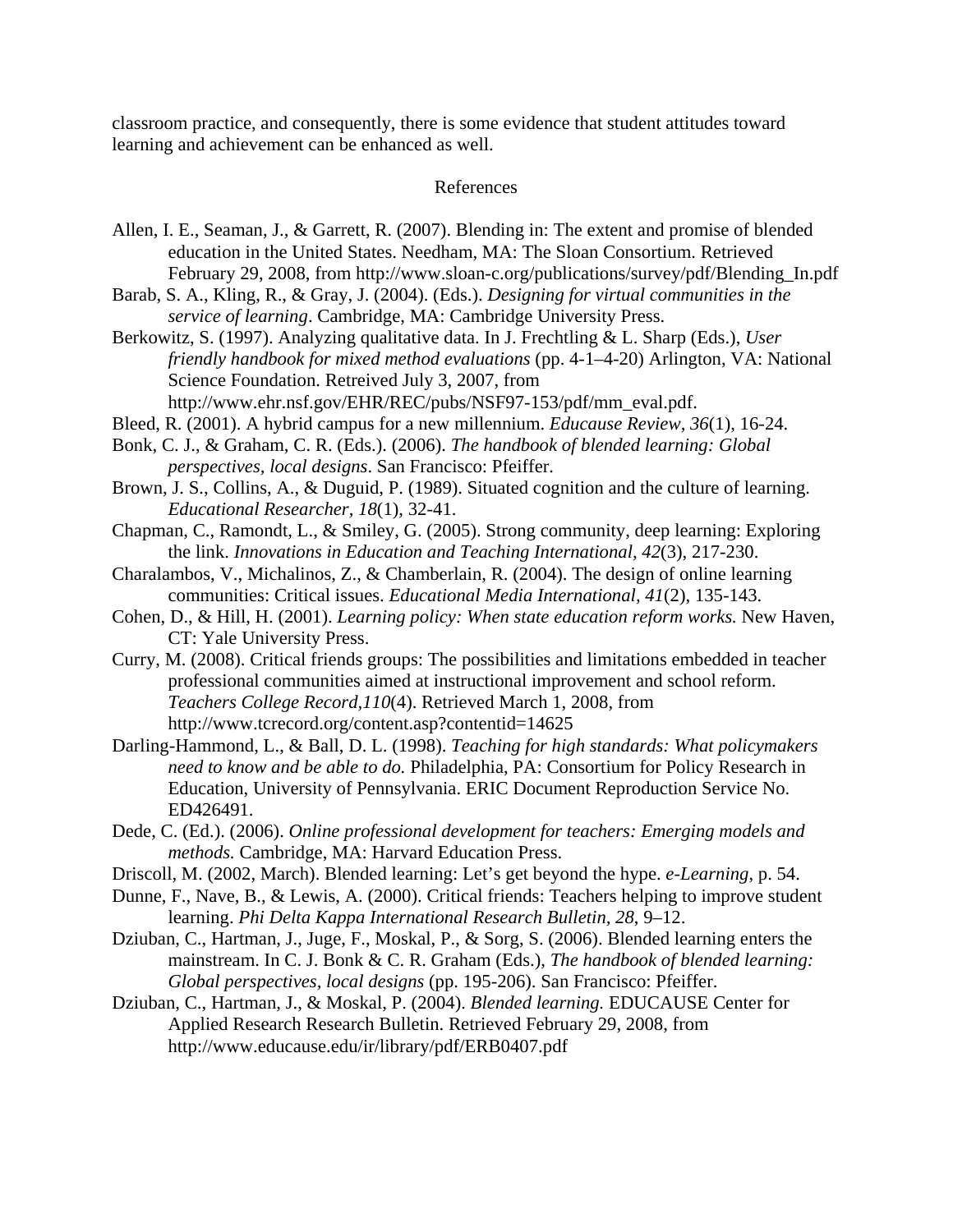- Garet, M. S., Porter, A. C., Desimone, L., Birman, B. F., & Yoon, K. S. (2001). What makes professional development effective? Results from a national sample of teachers. *American Educational Research Journal, 38*(4), 915–945.
- Garrison, D. R., & Kanuka, H. (2004). Blended learning: Uncovering its transformative potential in higher education. *Internet and Higher Education, 7*, 95–105.
- Garrison, D. R., & Vaughan, N. D. (2007). *Blended learning in higher education: Framework, principles, and guidelines.* San Francisco: Jossey-Bass.
- Graham, C. R. (2006). Blended learning systems: Definition, current trends, and future directions. In C. J. Bonk & C. R. Graham (Eds.), *The handbook of blended learning: Global perspectives, local designs* (pp. 195-206). San Francisco: Pfeiffer.
- Graham, C. R., Allen, S., & Ure, D. (2005). Benefits and challenges of blended learning environments. In M. Khosrow-Pour (Ed.), *Encyclopedia of Information Science and Technology* (pp. 253-259). Hershey, PA: Idea Group Inc.
- Greeno, J. G., Collins, A. M., & Resnick, L. B. (1996). Cognition and learning. In D. Berliner, and R. Calfee (Eds.), *Handbook of educational psychology* (pp. 15–46). New York: Macmillan.
- Hartman, J. (2007, October). *Will blended learning transform higher education?* Keynote presentation at COHERE/CHERD Symposium Strategic Conversations about Blended Learning: Transforming Higher Education, York University, Toronto, ON. Retrieved March 1, 2008, from http://ltc.umanitoba.ca:83/cohere/index.php?title=Main\_Page
- Henderson, M. (2007). Sustaining online teacher professional development through community design. *Campus-Wide Information Systems, 24*(3), 162 – 173.
- Hiebert, J., Gallimore, R., & Stigler, J. W. (2002). A knowledge base for the teaching profession: What would it look like and how can we get one? *Educational Researcher, 31*(5), 3-15.
- Holmes, A., Polhemus, L., & Jennings, S. (2005). CATIE: A blended approach to situated professional development. *Journal of Educational Computing Research, 32*(4)*,* 381-394.
- King, K. P. (2002). Identifying success in online teacher education and professional development. *Internet and Higher Education, 5*(3), 231-246.
- Koch, M., & Fusco, J. (in press). Designing for growth: Enabling communities of practice to develop and extend their work online. In C. Kimble, P. Hildreth, & I. Bourdon (Eds.), *Communities of Practice: Creating Learning Environments for Educators*. North Carolina: Information Age Publishing.Lave, J., & Wenger, E. (1991). *Situated learning: Legitimate peripheral participation.* Cambridge, UK: Cambridge University Press.
- Lewis, N. J., & Orton, P. Z. (2006). Blended learning for business impact. In C. J. Bonk & C. R. Graham (Eds.), *The handbook of blended learning: Global perspectives, local designs* (pp. 61-75). San Francisco: Pfeiffer.
- Little, J. W. (2003). Inside teacher community: Representations of classroom practice. *Teachers College Record, 105*(6), 913-945.
- Louis, K. S., & Marks, H. (1998). Does professional community affect the classroom: Teachers' work and student experiences in restructuring schools. *American Journal of Education, 106*, 32-575.
- McLaughlin, M., & Talbert, J. (2001). *Professional communities and the work of high school*

*teaching*. Chicago: University of Chicago Press.

Miles, M. B, & Huberman, A. M. (1994). *Qualitative data analysis* (2nd ed.). Newbury Park, CA: Sage.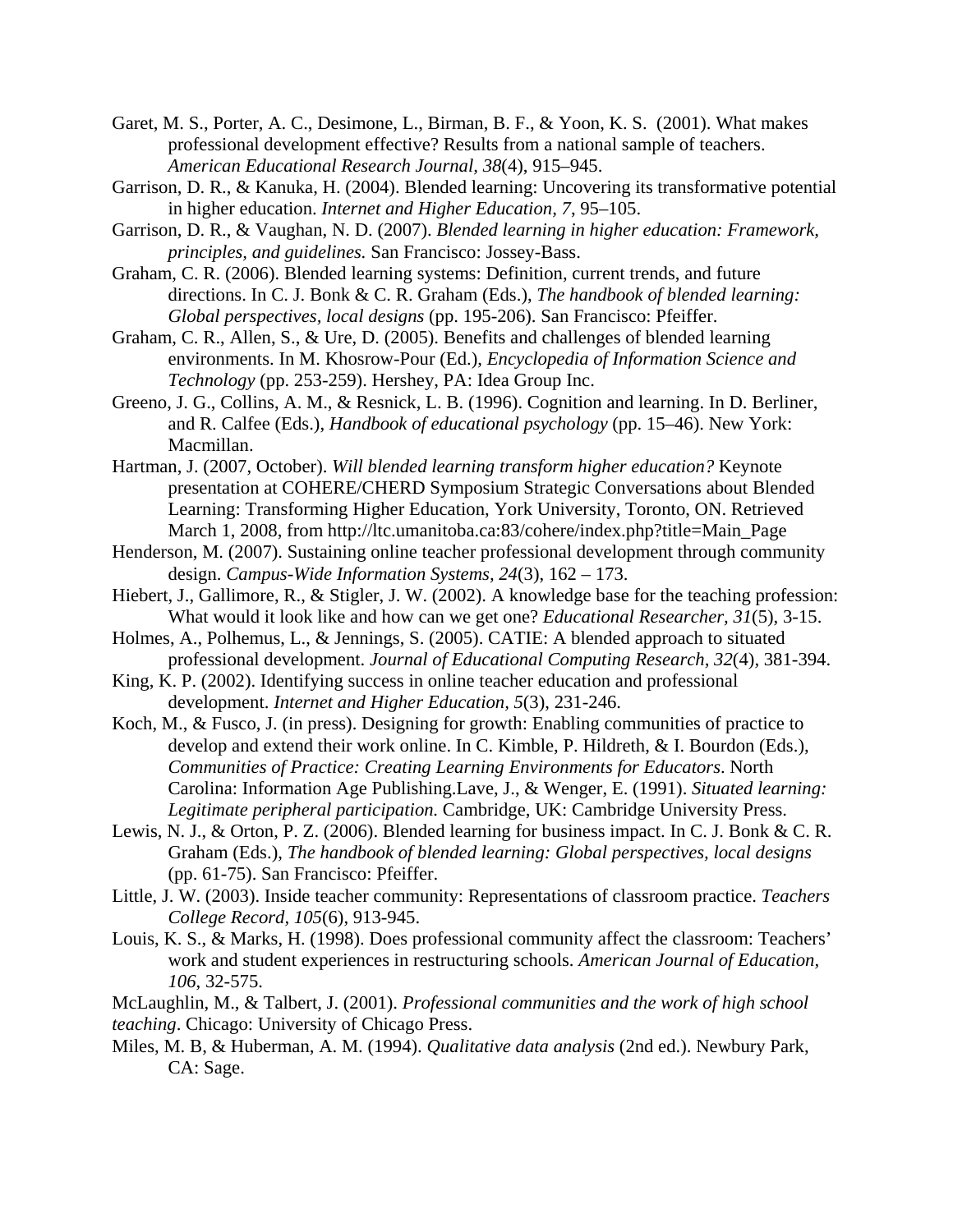- Motteram, G. (2006). 'Blended' education and the transformation of teachers: A long-term case study in postgraduate UK Higher Education. *British Journal of Educational Technology, 37*(1), 17–30.
- Northrup, P. & Rasmussen, K. (1999). STEPS: Just-in-Time EPSS Professional Development for Educators http://scholar.coe.uwf.edu/pacee/steps. In B. Collis & R. Oliver (Eds.), *Proceedings of World Conference on Educational Multimedia, Hypermedia and Telecommunications 1999* (p. 1644). Chesapeake, VA: AACE.
- Oliver, R., Herrington, J, & Reeves, T. C. (2006). Creating authentic learning environments through blended learning approaches. In C. J. Bonk & C. R. Graham (Eds.), *The handbook of blended learning: Global perspectives, local designs* (pp. 502–514). San Francisco: Pfeiffer.
- Oliver, M., & Trigwell, K. (2005). Can 'blended learning' be redeemed? *E-learning, 2*(1), 17-26.
- Owston, R. D. (2004). *Report on the evaluation of the mathematics program of the Teacher eLearning Project.* (Institute for Research on Learning Technologies Technical Report No. 2004-2). Toronto, ON: York University. Retrieved March 1, 2008, from http://irlt.yorku.ca/reports.html
- Owston, R. D. (2005). *Report on the evaluation of the science and technology program of the Teacher eLearning Project.* (Institute for Research on Learning Technologies Technical Report No. 2005-1). Toronto, ON: York University. Retrieved March 1, 2008, from http://irlt.yorku.ca/reports.html
- Owston, R. D., Garrison, D. R., & Cook, K. (2006). Blended learning at Canadian universities: Issues and practices. In C. J. Bonk & C. R. Graham (Eds.), *The handbook of blended learning: Global perspectives, local designs* (pp. 338-350). San Francisco: Pfeiffer.
- Owston, R. D., Sinclair, M., & Wideman, H. (2008). Blended learning for professional development: An evaluation of a program for middle school mathematics and science teachers. *Teachers College Record*. Retrieved March 1, 2008, from http://www.tcrecord.org/content.asp?contentid=14668
- Owston, R. D., & Wideman (2007). *Learning Connections phase three evaluation report.*  (Institute for Research on Learning Technologies Technical Report No. 2007-1). Toronto, ON: York University. Retrieved March 1, 2008, from http://irlt.yorku.ca/reports.html
- Putnam, R., & Borko, H. (2000). What do new views of knowledge and thinking have to say about research on teacher learning? *Educational Researcher*, *29*(1), 4–15.
- Richards, C. (2003). Distance education, on-campus learning, and e-learning convergences: An Australian exploration. *International Journal on E-Learning, 1*(3), 30-39.
- Rovai, A., & Jordan, H. 2004 Aug 1. Blended Learning and Sense of Community: A Comparative Analysis with Traditional and Fully Online Graduate Courses. *The International Review of Research in Open and Distance Learning* [Online] 5:2. Available: http://www.irrodl.org/index.php/irrodl/article/view/192/274
- Schlager, M., & Fusco, J. (2004). Teacher professional development, technology, and communities of practice: Are we putting the cart before the horse? In S. Barab, R. Kling, & J. Gray (Eds.), *Designing for virtual communities in the service of learning*. Cambridge, UK: Cambridge University Press.
- Shields, P. M., Marsh, J. A., & Adelman, N. E. (1998). *Evaluation of NSF's Statewide Systemic Initiatives (SSI) Program: The SSIs' impacts on classroom practice.* Menlo Park, CA: SRI.